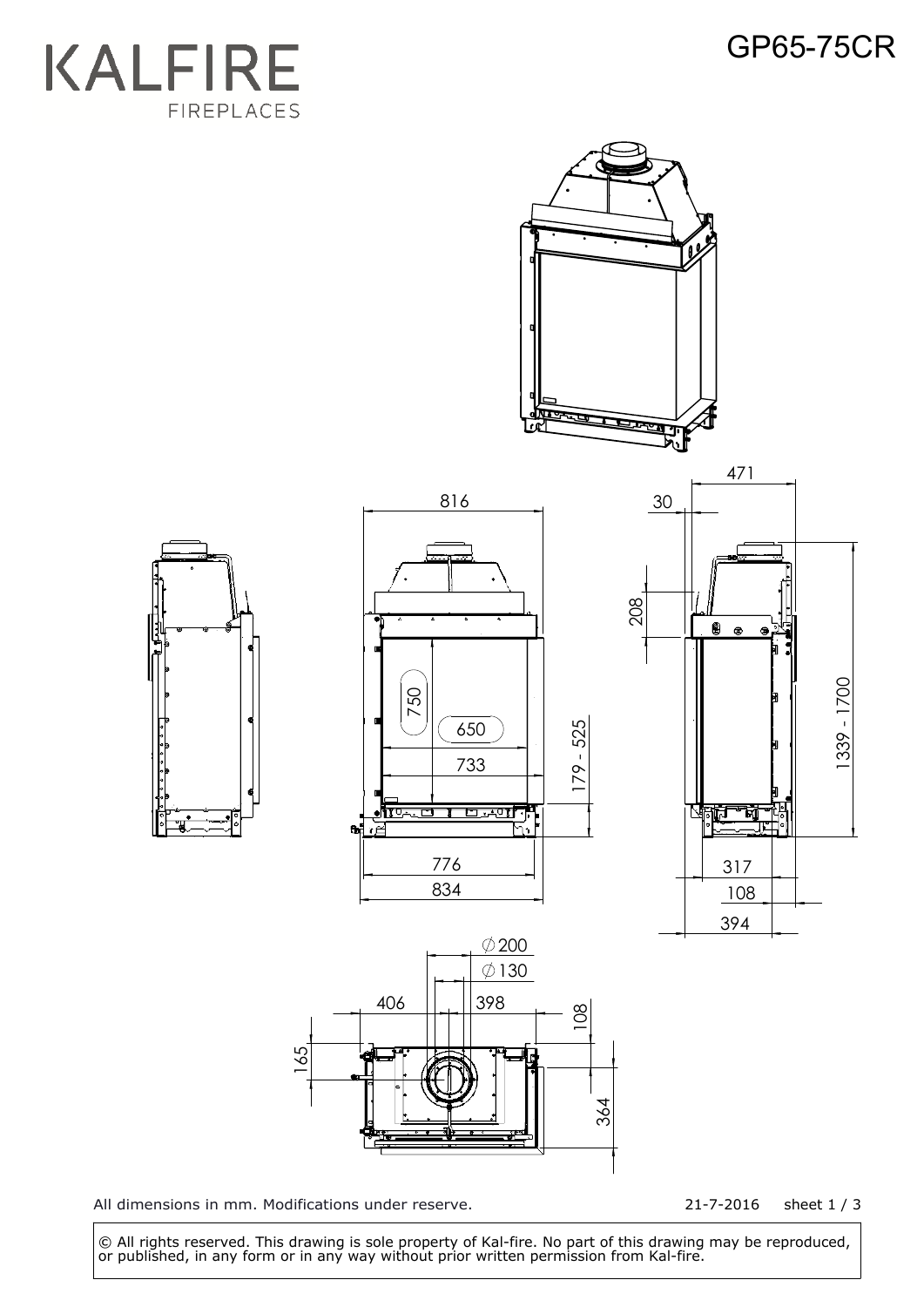## GP65-75CR





All dimensions in mm. Modifications under reserve. 21-7-2016 sheet 2 / 3

 © All rights reserved. This drawing is sole property of Kal-fire. No part of this drawing may be reproduced, or published, in any form or in any way without prior written permission from Kal-fire.